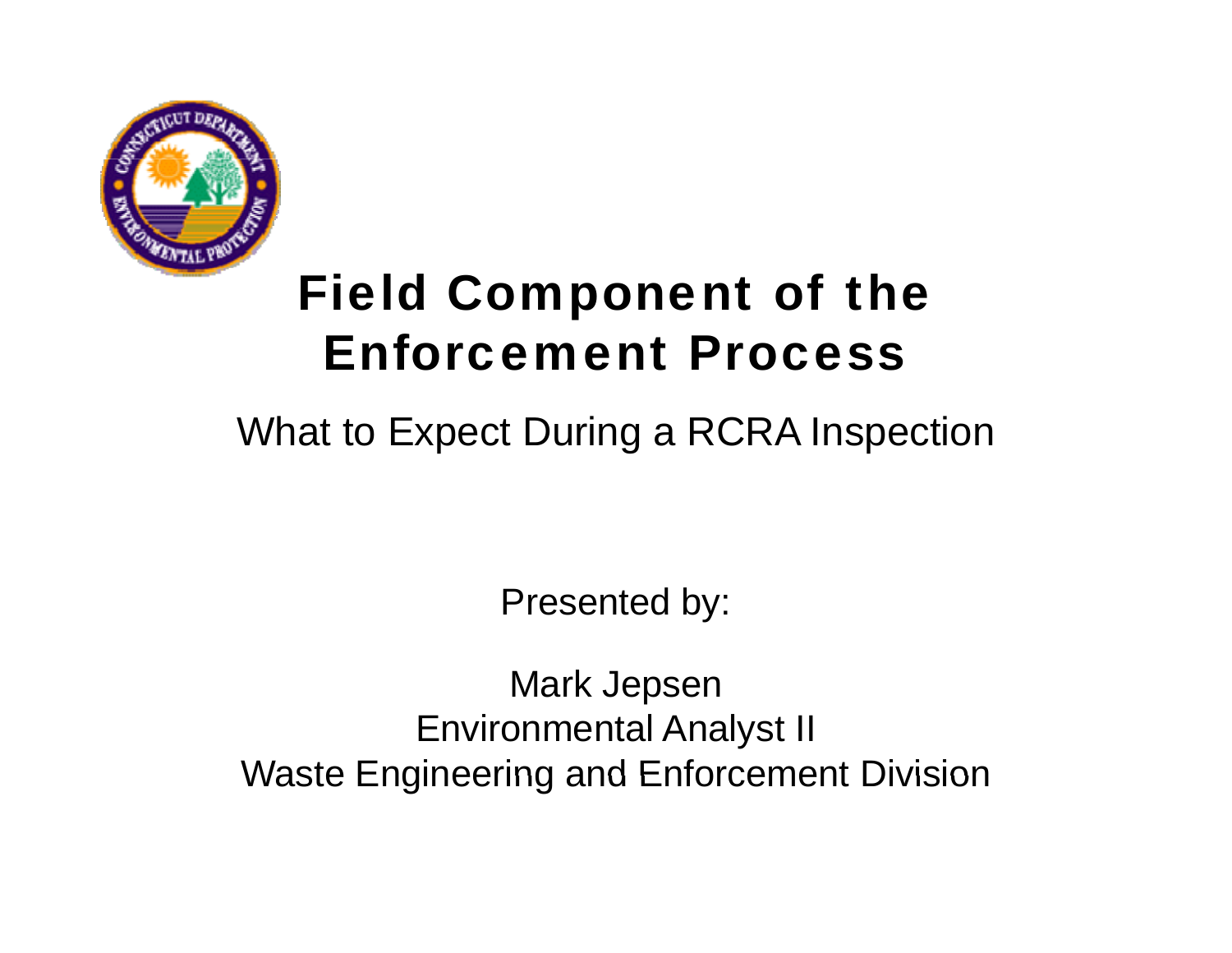## **Statutory Authority For Inspections**

Title 22a Chapter 439 Section 22a‐6(a)(5) states that an inspector may " … enter at all reasonable times, without liability, upon any public or private property, except <sup>a</sup> private residence, for the purpose of inspection and investigation to ascertain possible violations of any statute, regulation, order or permit…"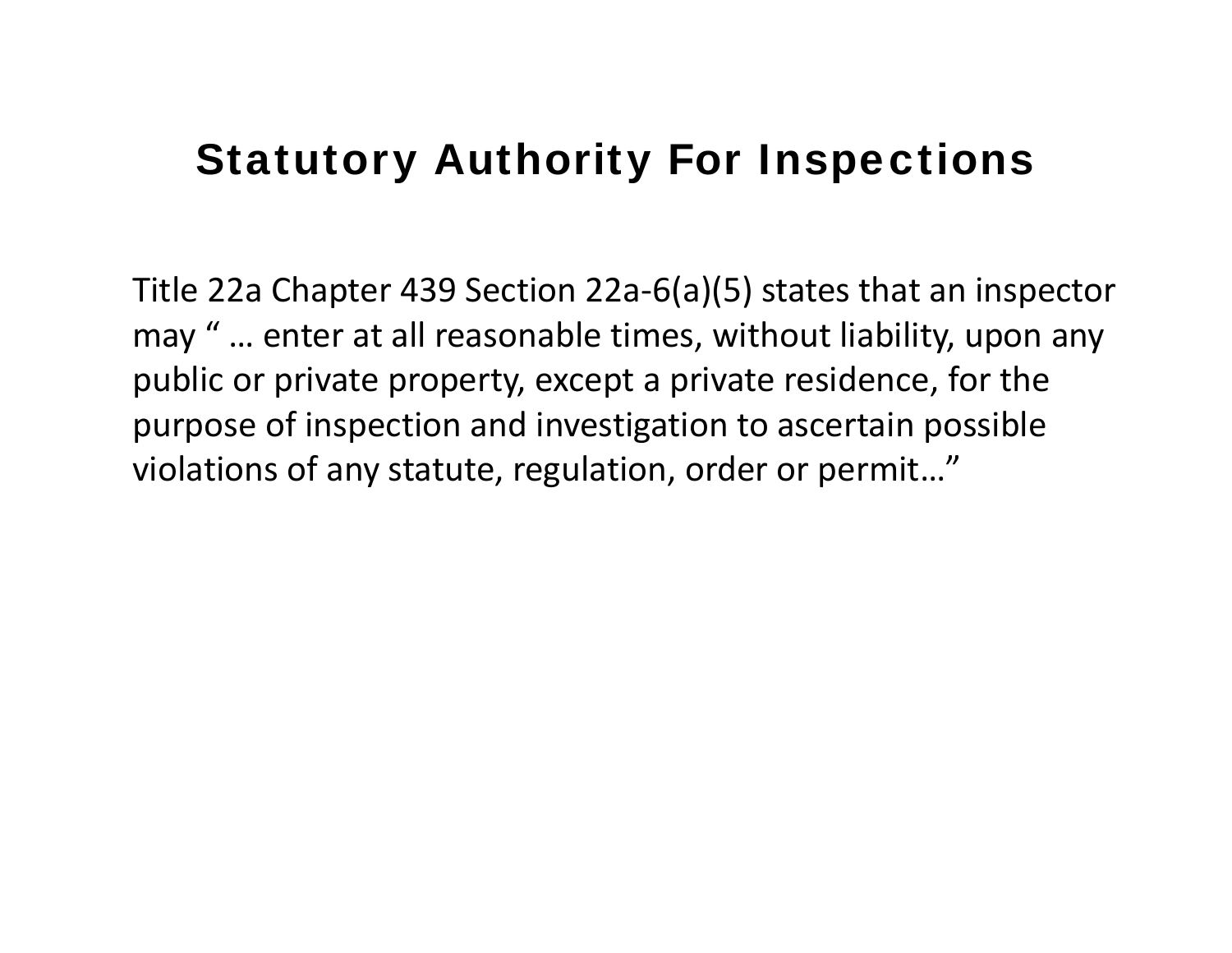## **Reasons for Being Inspected**

- ¾ Routine EPA commitment inspection
- ¾ Re‐inspection due to the closure of <sup>a</sup> formal enforcement action
- ¾ Sector‐Based Initiatives including junkyards, marinas, drycleaners, furniture re‐finishers, and hospitals.
- $\triangleright$  Complaints
- $\triangleright$  Requests and Referrals from other agencies including Department of Motor Vehicles, Department of Public Health, etc.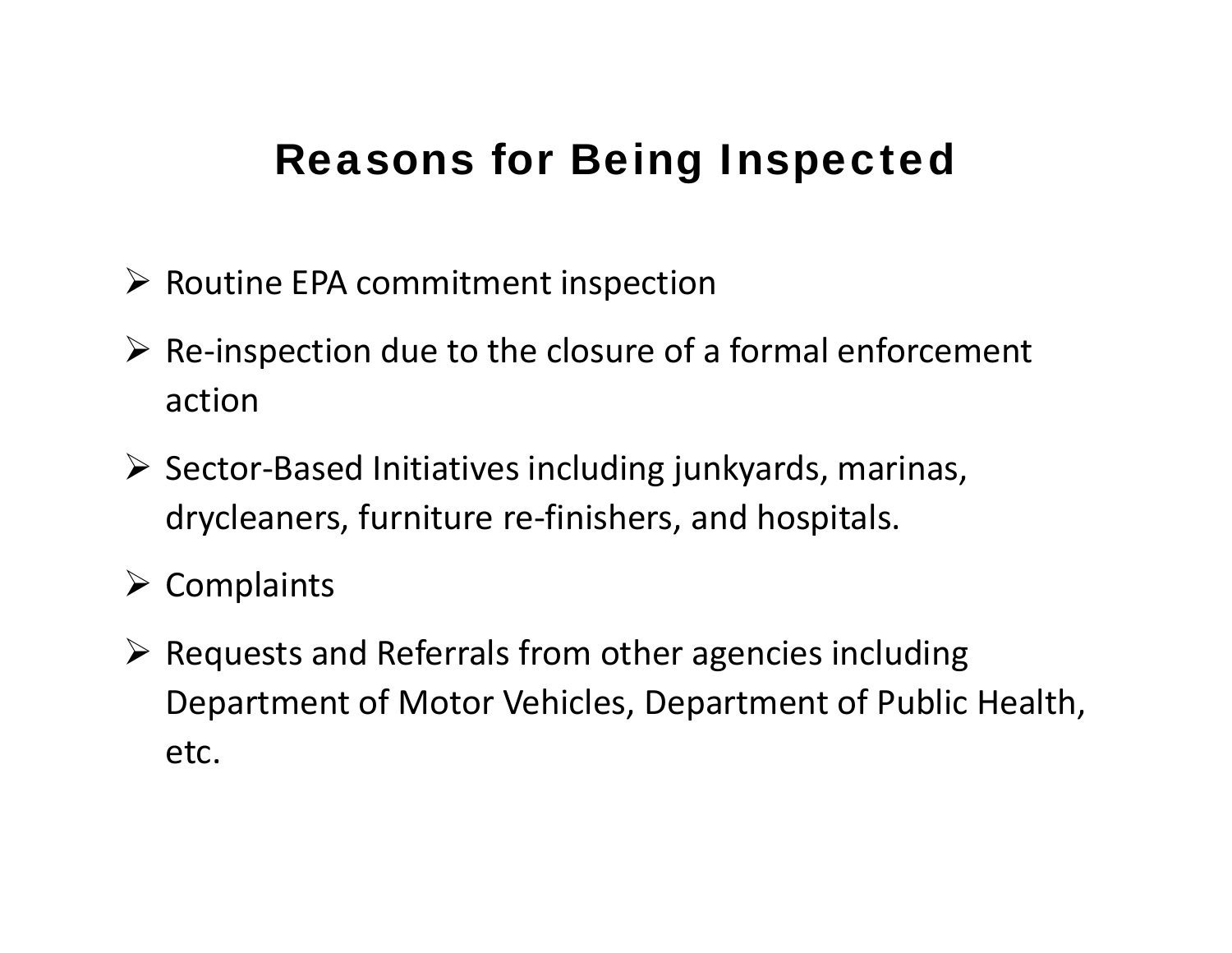## **Re-Inspection Policy**

CT DEP's Enforcement Response Policy requires that companies that have previously had <sup>a</sup> formal enforcement action will be inspected within three years of the date of the closure of that formal enforcement action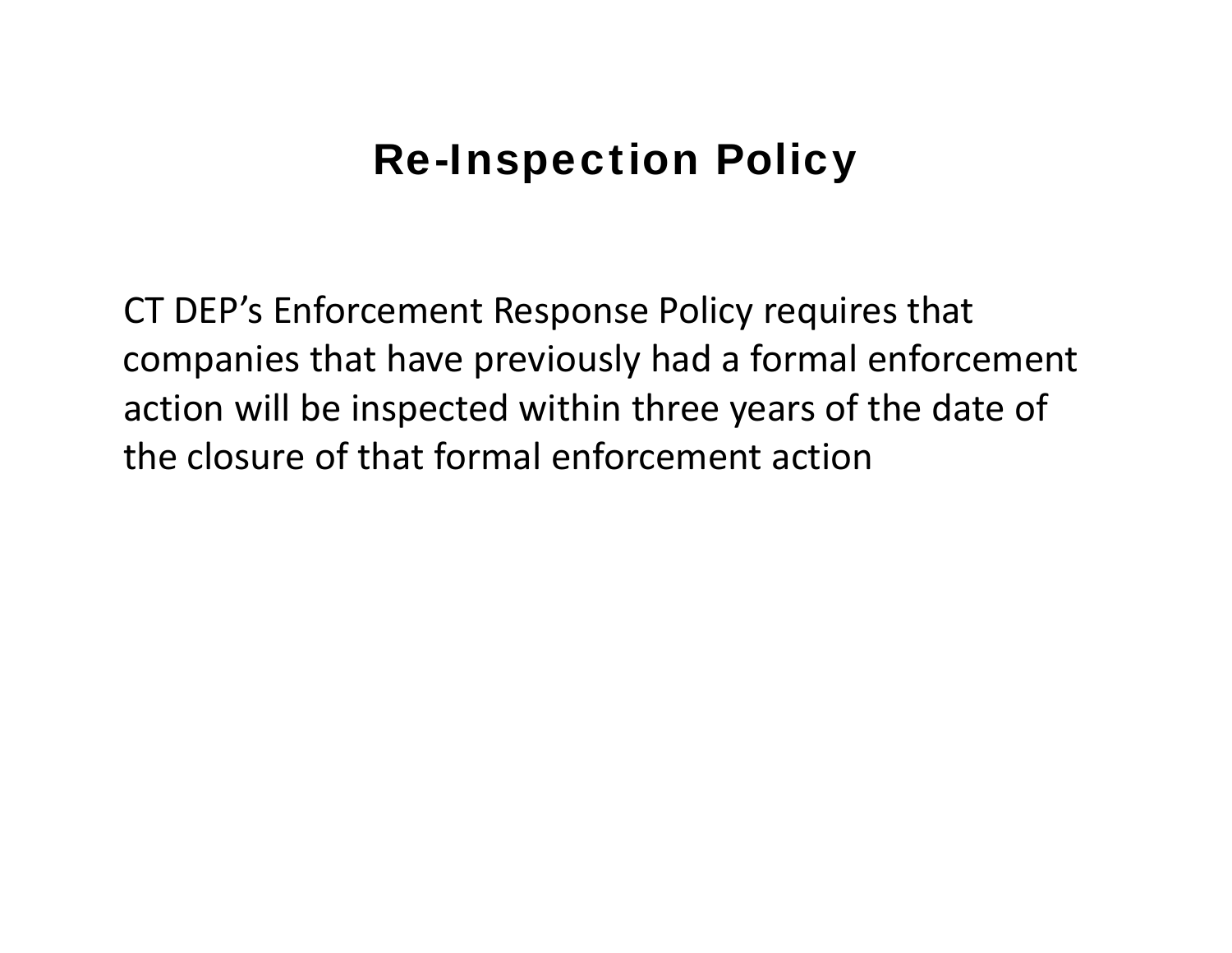## Inspector Conducts Pre-Inspection File Review

This review can include:

 $\triangleright$  Review of DEP files

- $\triangleright$  Review of the DEP manifest database
- $\triangleright$  Biennial reports
- $\triangleright$  Internet search

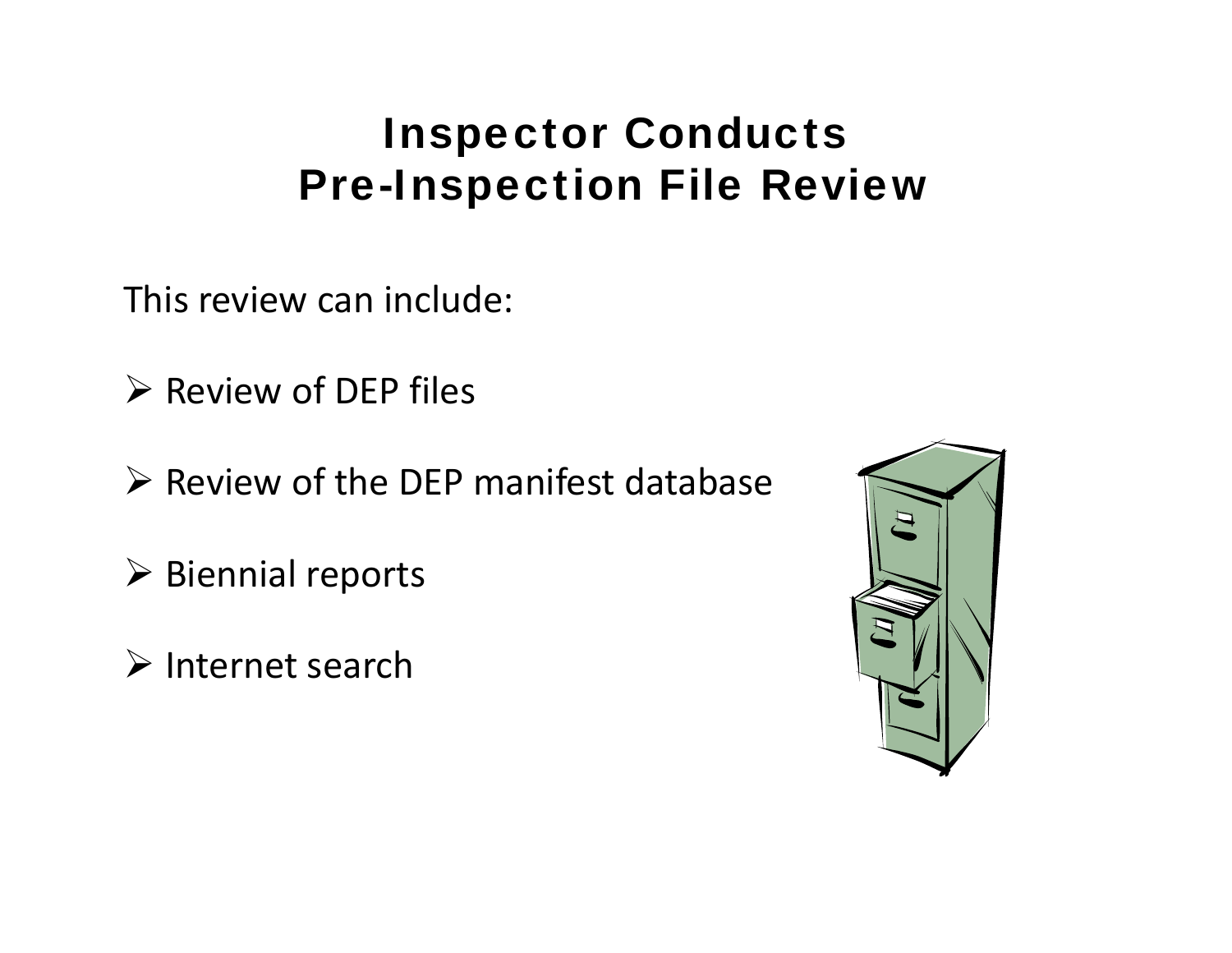## DEP Inspector Arrives at Your Site

- All inspections conducted by the Waste Engineering and Enforcement Division are unannounced
- The inspector will present their credentials and ask to meet with those in charge of environmental affairs

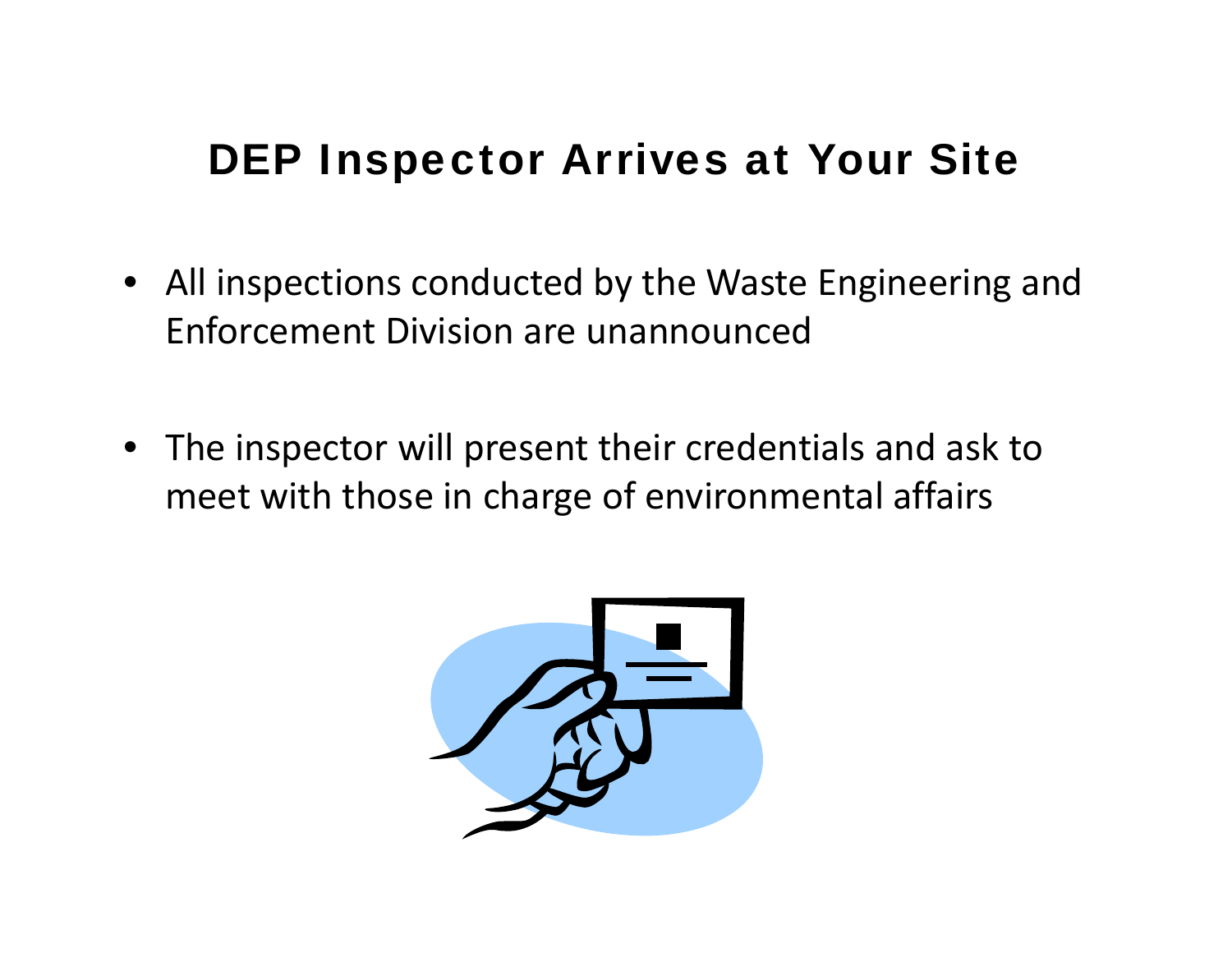## Initial Briefing

The inspector will discuss the reason for the inspection, the areas to be inspected, and what documents will be needed for review.

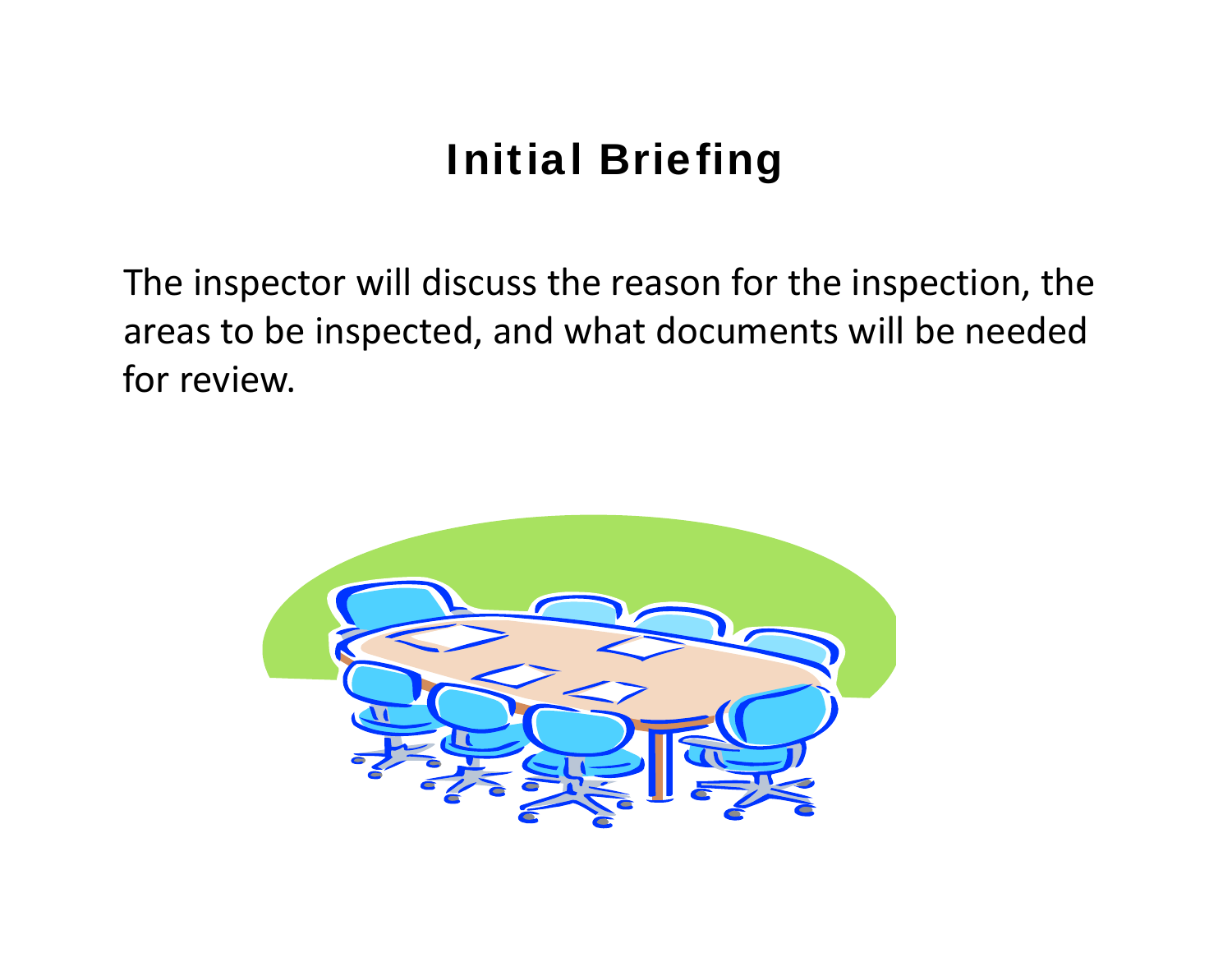## Discussion of the Company's Manufacturing or Industrial Processes

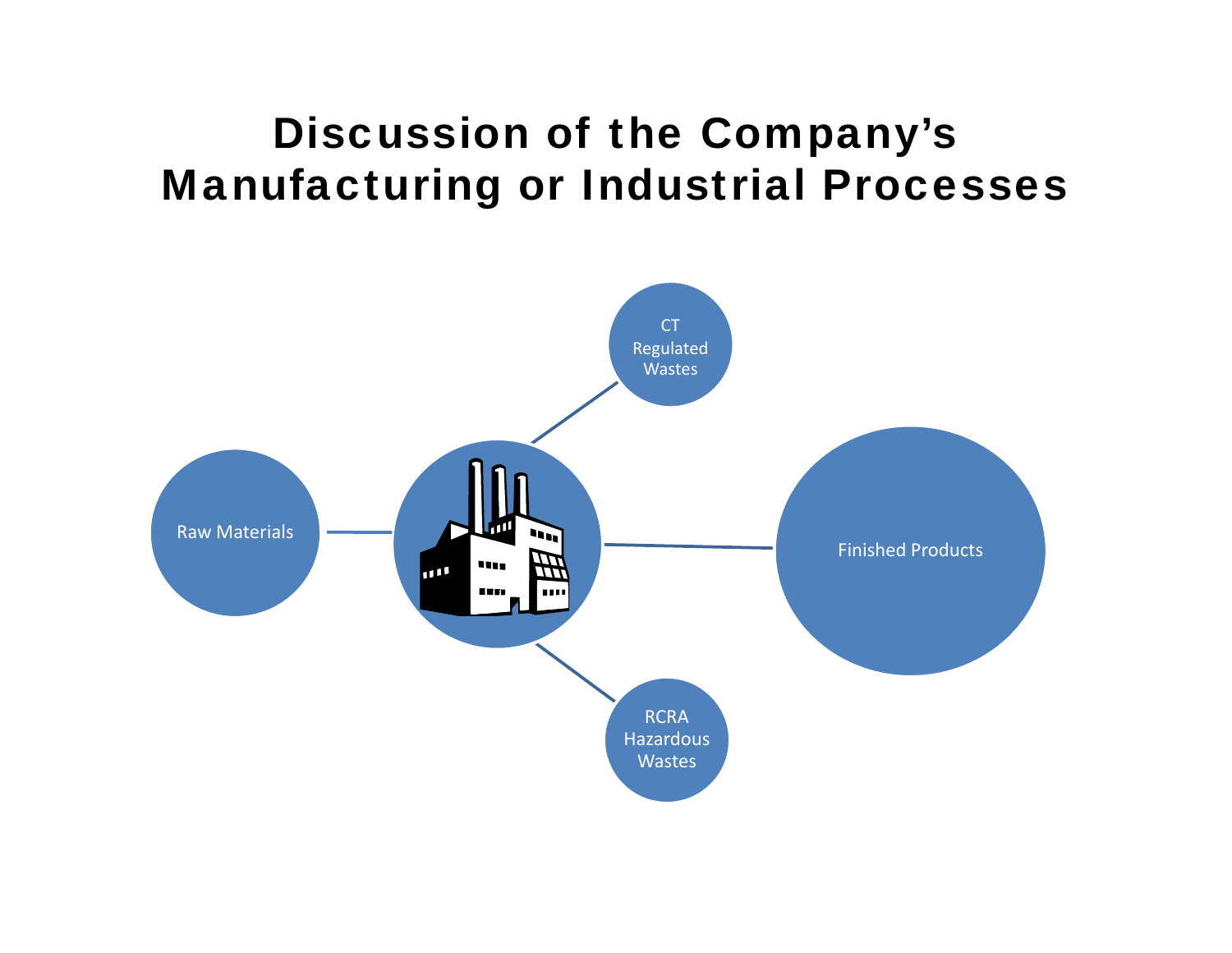## Tour of the Company

The tour will visit all parts of the plant including:

- $\triangleright$  Manufacturing Areas
- ¾ Maintenance Shops
- $\triangleright$  Laboratories



- $\triangleright$  Research and Development Areas
- ¾ Satellite RCRA and CT Regulated Waste Accumulation Areas
- ¾ All RCRA Hazardous Waste Storage Areas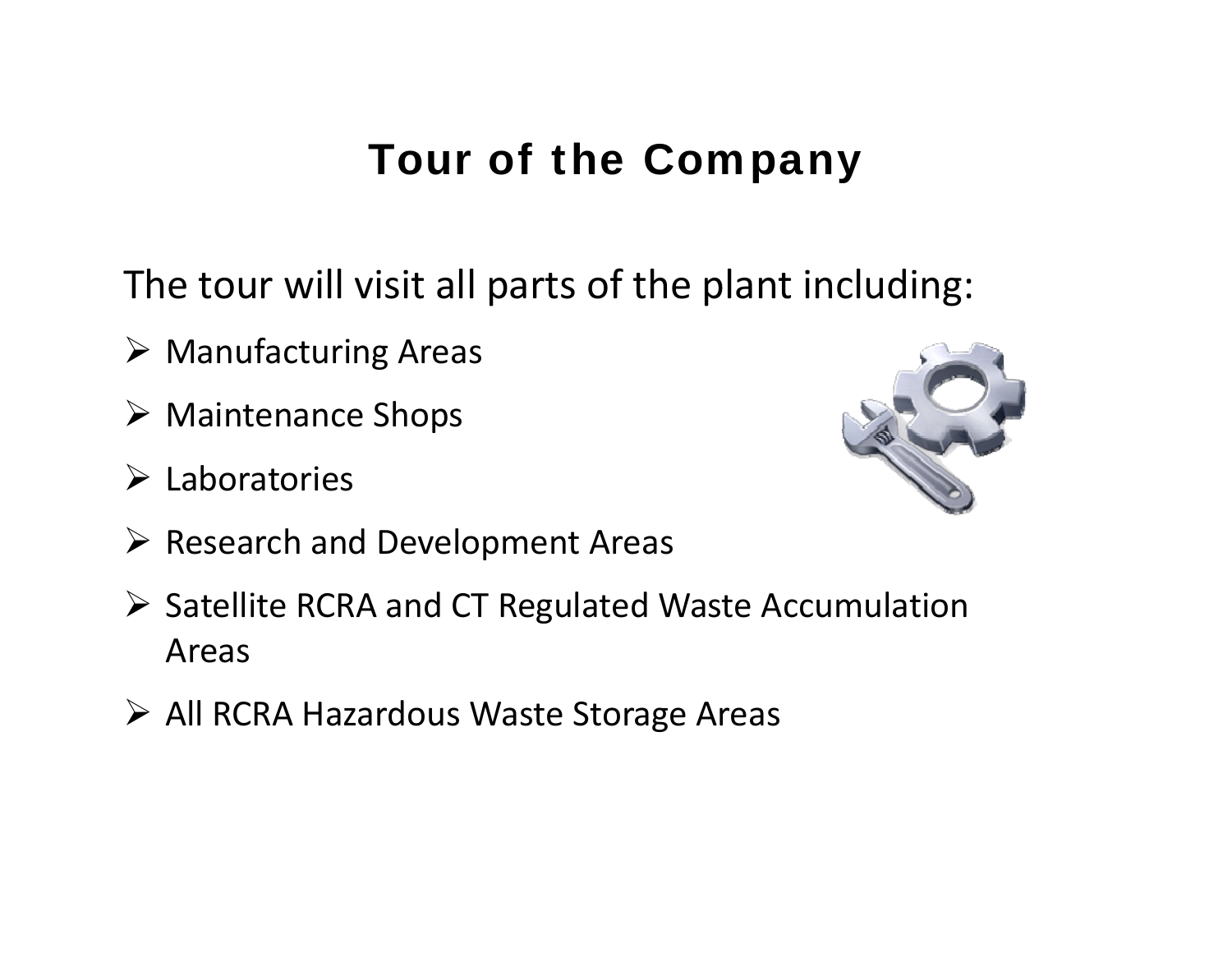#### Satellite Storage Areas

- $\triangleright$  Closed when not in use
- ¾ Words "Hazardous Waste"
- $\triangleright$  Description of the contents
- $\triangleright$  At or near the point of generation
- ¾ Under control of the operator of the process generating the waste

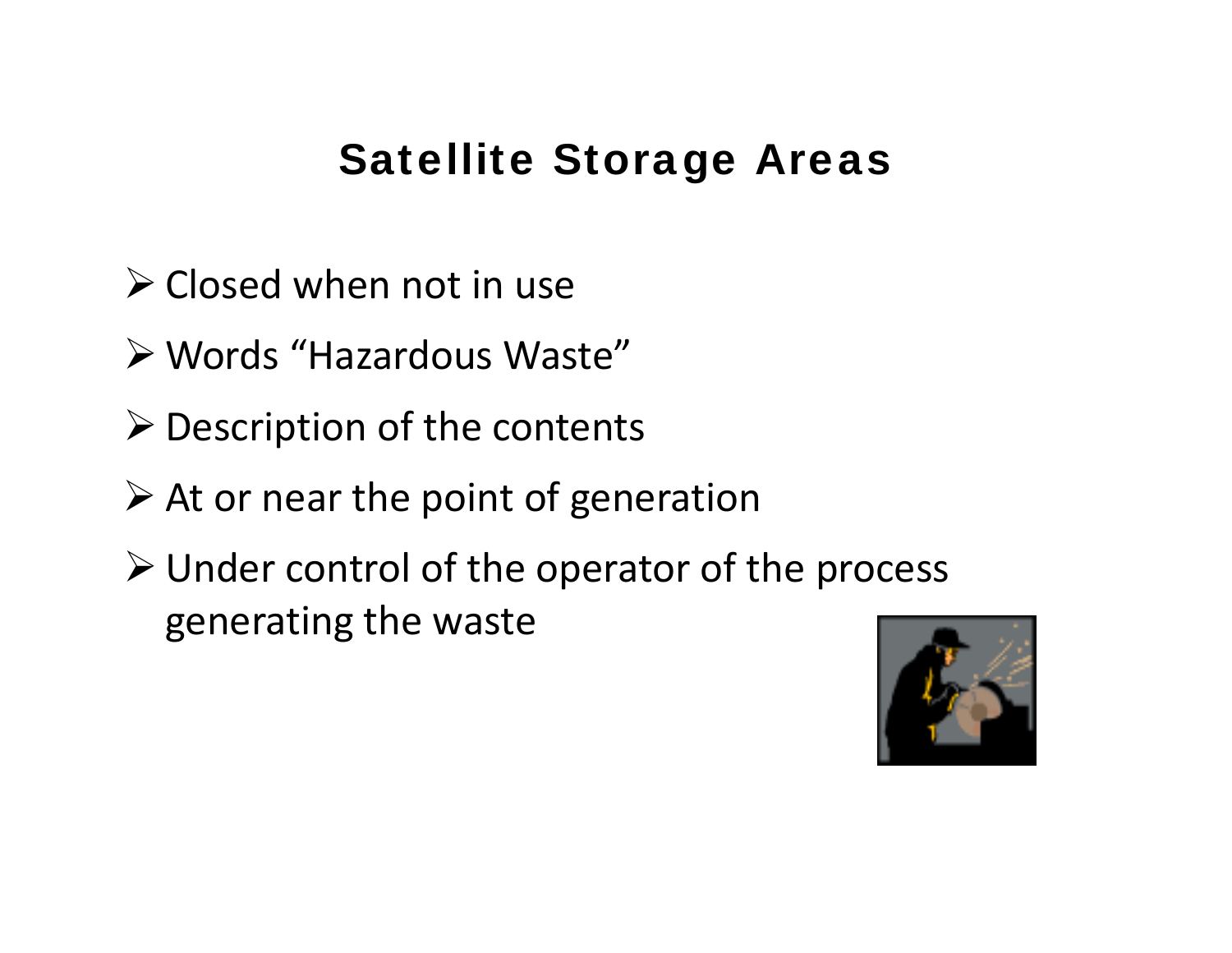## Less than 90-Day Storage Areas

- •**•** Containers closed when not in use
- •Containers with the words "Hazardous Waste"
- •Containers with <sup>a</sup> description of the contents
- •Date of accumulation present



- •Segregation of possible incompatibles and co‐stored materials
- • Secondary containment (10% of total volume or 100% of largest container)
- •Impervious Base and Berms
- •50 feet from property line for ignitable or reactive waste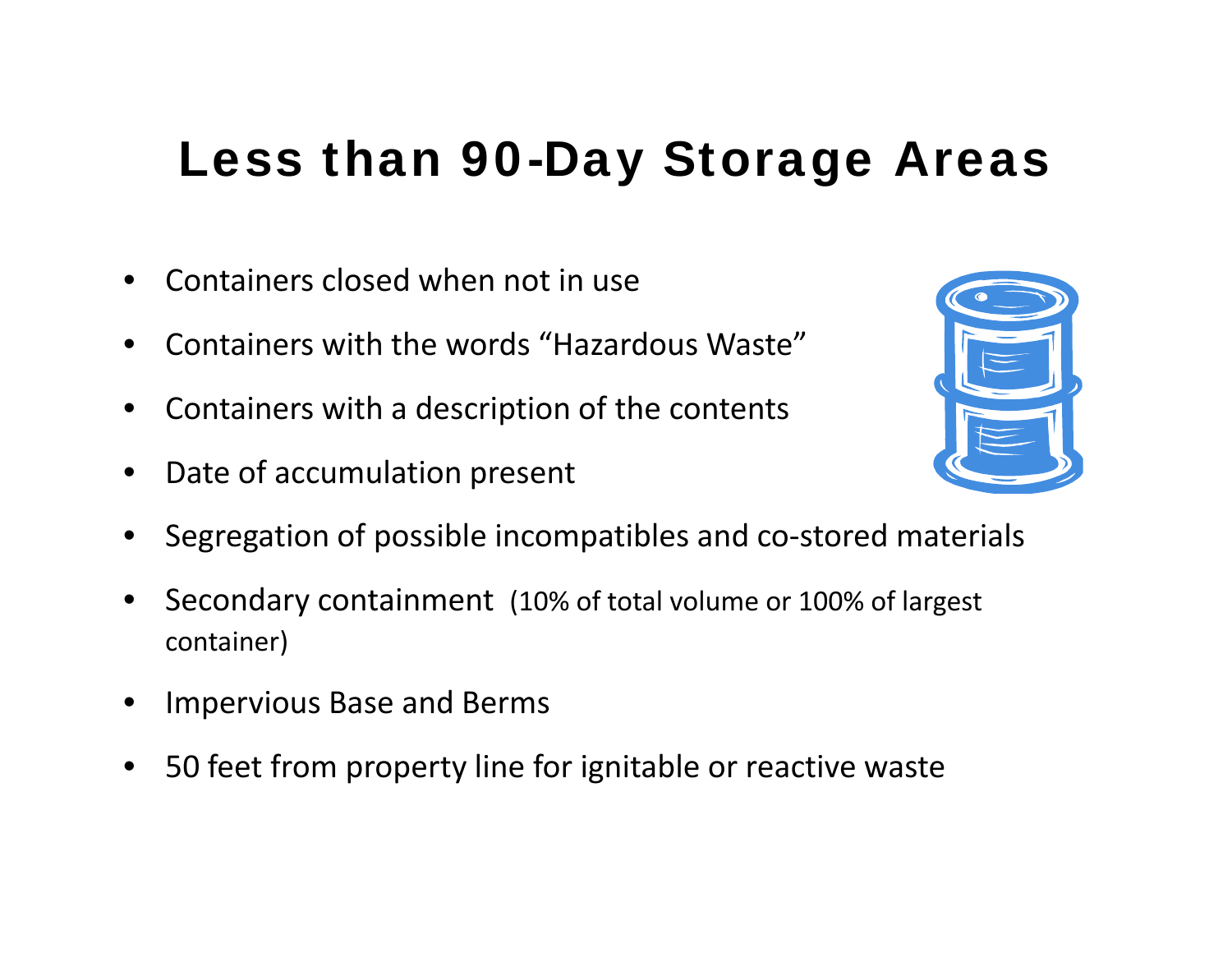## Review of Paperwork

- $\triangleright$  Contingency plan
- ¾ Personnel training records
- $\triangleright$  Manifests
- $\triangleright$  Inspection schedule and logs
- $\triangleright$  Hazardous waste determinations
- ¾ Subpart AA, BB, CC documentation
- ¾ Closure/post ‐closure issues
- $\triangleright$  Financial assurance for closure
- $\triangleright$  Financial mechanism for liability insurance

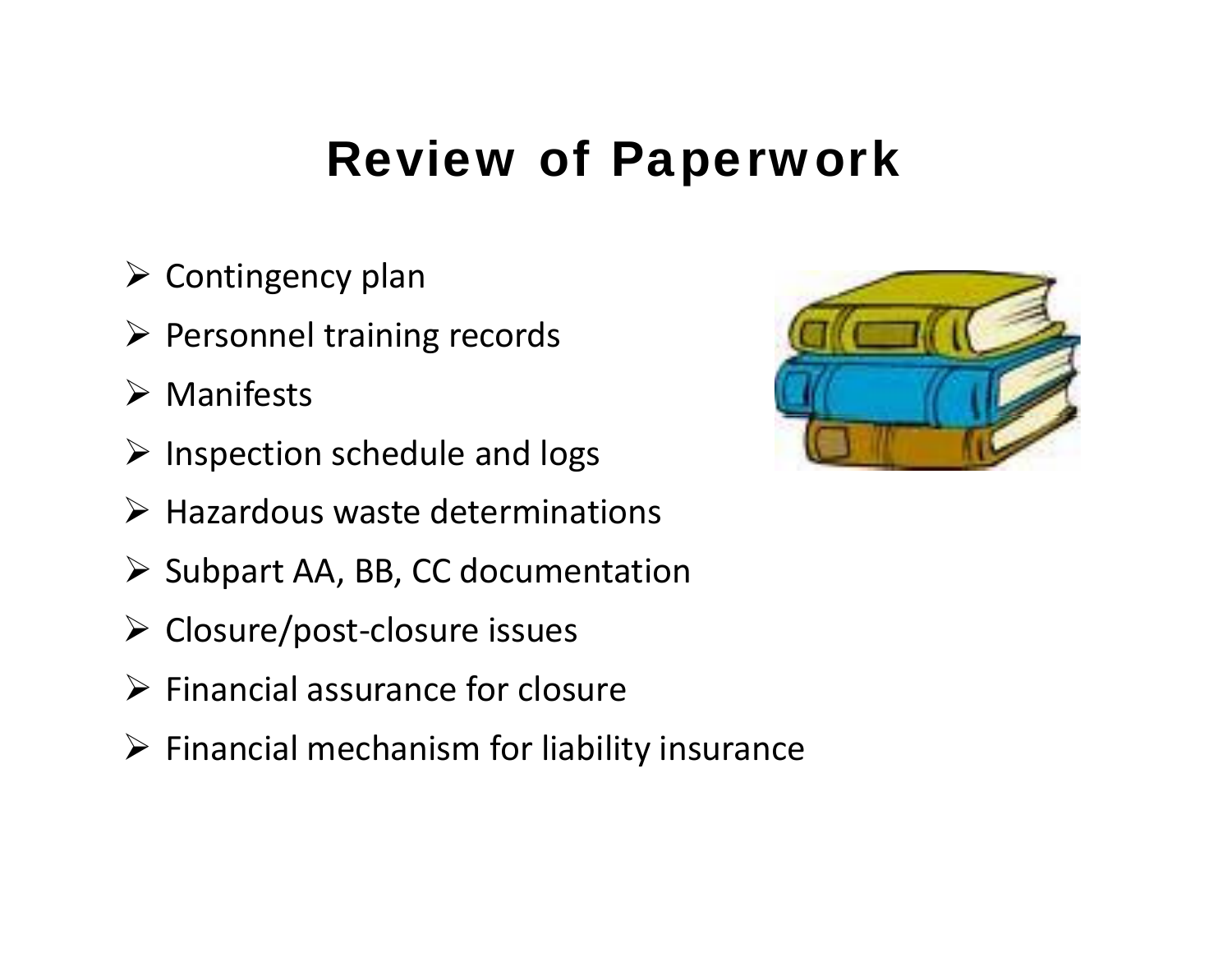## **Outbriefing**

- $\triangleright$  An outbriefing at the end of the inspection is given with the appropriate company personnel
- ¾ This outbriefing will identify any violations known at the time of the inspection
- $\triangleright$  Issues that may require submission of more information will be identified and discussed
- ¾ Ways to come in to compliance will be discussed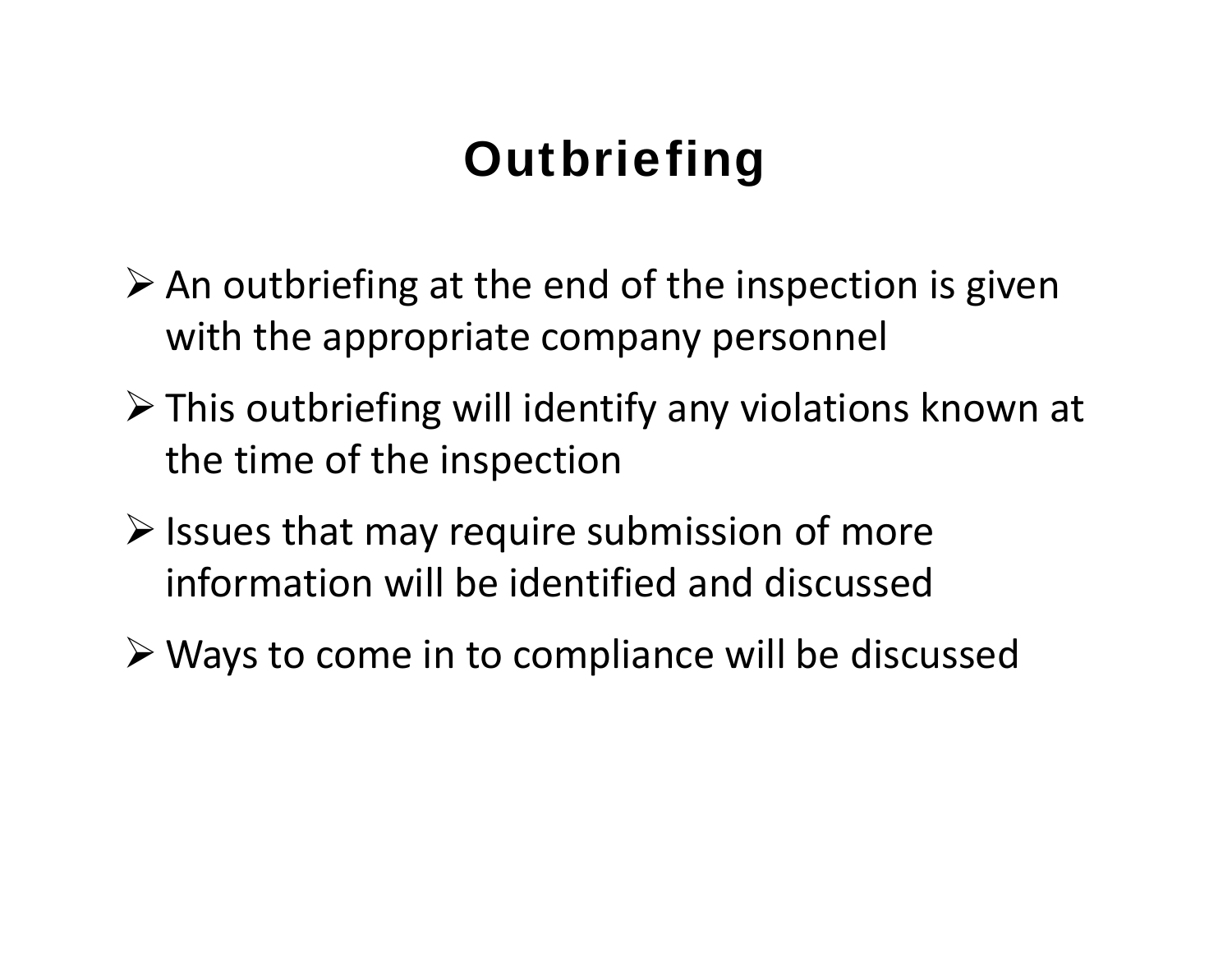## Field Enforcement Options

 $\triangleright$  Field Notice of Violation ("FNOV") can be issued at the end of the inspection

¾ 33 Specific violations included in the FNOV

¾ CT DEP modified the former "Warning Notice" to include hazardous waste determinations and used oil total halogen content determination to the 31 Warning Notice violations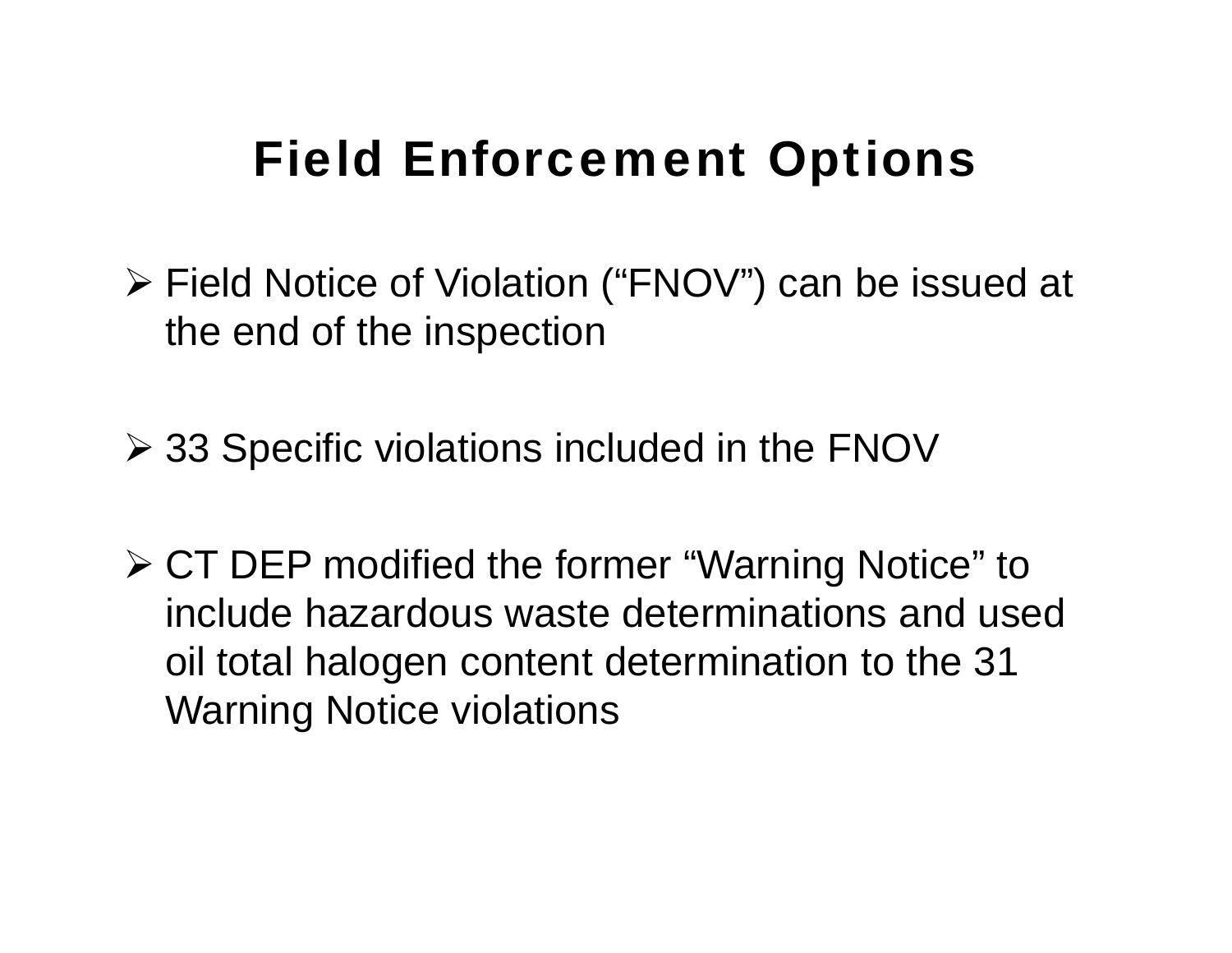#### BUREAU OF MATERIALS MANAGEMENT AND COMPLIANCE ASSURANCE WASTE ENGINEERING & ENFORCEMENT DIVISION

#### FIELD NOTICE OF VIOLATION (HW)

| Field Notice of Violation No. |  |  |
|-------------------------------|--|--|
|                               |  |  |

 $To:$   $\qquad \qquad$   $\qquad \qquad$   $\qquad \qquad$   $\qquad \qquad$   $\qquad \qquad$   $\qquad \qquad$   $\qquad \qquad$   $\qquad \qquad$   $\qquad \qquad$   $\qquad$   $\qquad \qquad$   $\qquad$   $\qquad$   $\qquad$   $\qquad$   $\qquad$   $\qquad$   $\qquad$   $\qquad$   $\qquad$   $\qquad$   $\qquad$   $\qquad$   $\qquad$   $\qquad$   $\qquad$   $\qquad$   $\qquad$   $\qquad$   $\qquad$   $\qquad$ 

Date issued: The contract of the contract of the contract of the contract of the contract of the contract of the contract of the contract of the contract of the contract of the contract of the contract of the contract of t

| Inspector(s): |
|---------------|

EPA ID  $#$ 

The purpose of this Field Notice of Violation is to inform you that personnel of the Department of Environmental Protection ("DEP") have made observations or otherwise obtained information indicating that a violation of law has

Compliance Assurance. Based upon that inspection, it appears that you have:

Failed to conduct/undate annually a hazardous waste determination as required by Section 22a-449(c)-102(a)(2)(A), Section 22a-449(c)-102(c) or Section 22a-449(c)-101(b) of the Regulations of Connecticut State Agencies, incorporating 40 CFR (Title 40 of the Code of Federal Regulations) 262.11, with specified changes. Specifically, a hazardous waste determination has not been conducted/updated annually for the following waste stream(s):

Failed to conduct a total halogen content determination on used oil as required by Section 22a-449(c)-119(b)(1) of the Regulations of Connecticut State Agencies.

The numbers listed below refer to the corresponding violations on the attached page:

|  | D1. O2. O3. O4. O5. O6. O7. O8. O9. O10. O11. O12                                                                                                                       |  |  |  |  |  |
|--|-------------------------------------------------------------------------------------------------------------------------------------------------------------------------|--|--|--|--|--|
|  | $\square$ 13. $\square$ 14. $\square$ 15. $\square$ 16. $\square$ 17. $\square$ 18. $\square$ 19. $\square$ 20. $\square$ 21. $\square$ 22. $\square$ 23. $\square$ 24. |  |  |  |  |  |
|  | $\Box$ 25. $\Box$ 26. $\Box$ 27. $\Box$ 28. $\Box$ 29. $\Box$ 30. $\Box$ 31.                                                                                            |  |  |  |  |  |

Personnel of the Department of Environmental Protection have made observations or otherwise obtained information during the inspection indicating that other violations exist at your facility that are not identified above. These violations may result in the Department arsuing additional unforcement action. Facility contact initial

Inspector's Signature:

**Example 2018** Title: Title: Title: Title: Title: Title: Title: Title: Title: Title: Title: Title: Title: Title: Title: Title: Title: Title: Title: Title: Title: Title: Title: Title: Title: Title: Title: Title: Title: Titl

Telephone:

This notice was discussed with and a copy was left with the following individual:

Signature: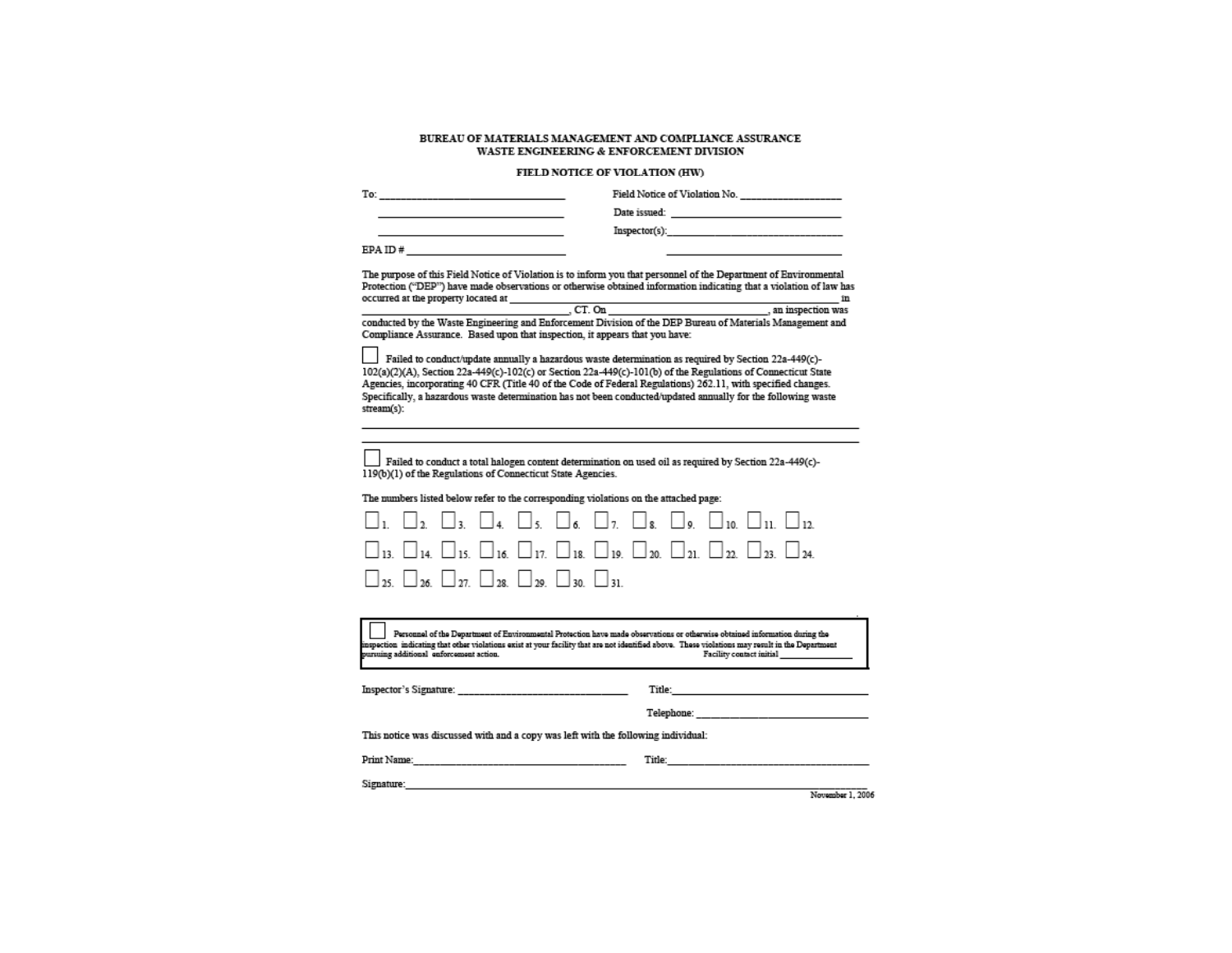- 1. Failure to post a warning sign with the exact legend "Danger-Unauthorized Personnel Keep Out". (40 CFR 265.14(c))
- 2. Failure to record the time of inspection on the inspection log. (40 CFR 265.15(d))
- 3. Failure to record the inspector's full name on the inspection log, however, the individual is identified in some other way. (40 CFR 265.15(d))
- 4. Failure to have a written inspection schedule; however, all required inspections are conducted and logs are completed. (40 CFR 265.15(b))
- 
- 6. Failure to maintain complete job titles; however, an otherwise compliant RCRA training program is in place. (40 CFR 265.16(d)(1))
- 7. Failure to maintain complete job descriptions; however, an otherwise compliant RCRA training program is in place (40 CFR 265 16(d)(2))
- 8. Failure to maintain the name of each employee filling each hazardous waste management position; however, an otherwise compliant RCRA training program is in place. (40 CFR 265.16(d)(1))
- 9. Failure to conduct annual training within twelve months of the previous training; however, training is scheduled to be completed within 60 days of the due date and documentation of such training exists.  $(40 \text{ CFR } 265.16(c))$
- 10. Failure to update the contingency plan to reflect changes in the emergency coordinators; however, the position is filled by a qualified person with the required RCRA training. (40 CFR 265.54(d))
- 11. Failure to include the home phone numbers of the primary and alternate emergency coordinators in the contingency plan. (40 CFR 265.52(d))
- 12. Failure to maintain a complete emergency equipment inventory list; however, most items are listed in the contingency plan. (40 CFR 265.52(e))
- 13. Failure to adequately describe all the emergency equipment and their capabilities in the contingency plan. (40 CFR 265.52(e))
- 14. Failure to include alternate evacuation routes in the contingency plan; however, there is an evacuation plan in the contingency plan and exits are clearly marked. (40 CFR 265.52(f))
- 15. Failure to describe the signal to begin evacuation; however, there is an evacuation plan in the contingency plan. (40 CFR 265.52(f))
- 16. Failure to file a recycling registration. (RCSA Section 22a-449(c)-101(c))
- 17. Failure to maintain appropriate copies of land ban notifications on-site for every shipment; however, most are on-site. (40 CFR 268.7)
- 18. Failure to place the accumulation date on <sup>a</sup> container; however, other markings or records accurately indicate the accumulation date. (40 CFR 262.34(a)(2))
- 19. Failure to place the words "Hazardous Waste" on a container or tank; however, other markings indicate the material is hazardous waste. (40 CFR 262.34(a)(3))
- 5. Failure to conduct all inspections at required frequency; inspections are conducted regularly, but an 20. Failure to mark containers with words to describe their contents such as the chemical name; however, the containe container is marked with the words "Hazardous Waste". (RCSA Section 22a-449(c)-102(a)(2)(J))
	- 21. Failure to provide adequate aisle space for emergency equipment to pass; however, containers are well maintained and fully visible for inspection. (40 CFR 265.35)
	- 22. Failure to use the proper manifest form from the appropriate destination state. (40 CFR 262.21)
	- 23. Failure to post a "No Smoking" sign; however, the company has a no smoking policy . (40 CFR 265.17(a))
	- 24. Failure to maintain at least 15 meters (50 feet) from the facility's property line for containers holding ignitable or reactive waste where the volume of waste in that area is less than 1000 kg. and there are no buildings nearby. (40 CFR 265.176)
	- 25. Failure to include the rationale for selection of parameters in the waste analysis plan at a facility which stores its own waste. (40 CFR 265.13(b)(1))
	- 26. Failure to include an estimate of the expected year of final closure in the closure plan. (40 CFR 265.112(b)(7))
	- 27. Failure to display the permit number at least 10 centimeters in size on the waste carrying portion of a vehicle; however, the number is clearly visible. (RCSA Section  $22a-449(c)-103(c)(1)$ )
	- 28. Failure to maintain monitoring well casing and collar (cracks, minimal damage or deterioration). (40 CFR 265.90(b))
	- 29. Failure to update the post-closure plan when the contact person during the post-closure care period changes. (40 CFR 265.118(c)(3))
	- 30. Failure to document the refusal of local authorities to enter into preparedness and prevention arrangements with the facility owner or operator. (40 CFR 265.37)
	- 31. For a Small Quantity Generator: Failure to post complete emergency information next to the telephone; however, most information is present. ( 40 CFR 262.34(d)(5)(ii))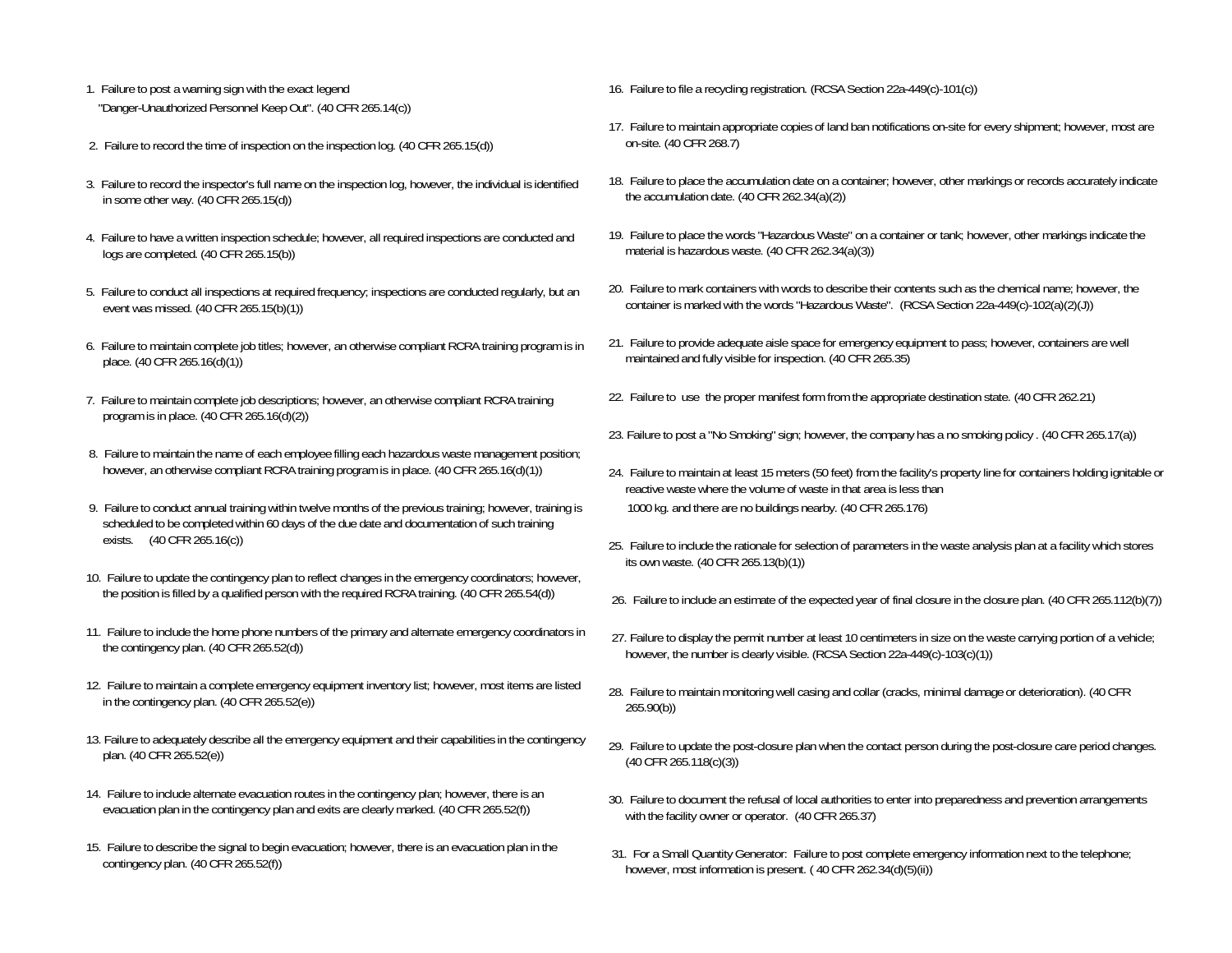If you all the issued if violations are ONLY those specifically identified in FNOV

¾ Quickl y rectified violations such as:

- Time on inspection logs
- Full name of inspector on inspection logs
- No written inspection schedule, but ins pections are bein g conducted and logged
- Complete job titles/descriptions
- Alternate evacuation routes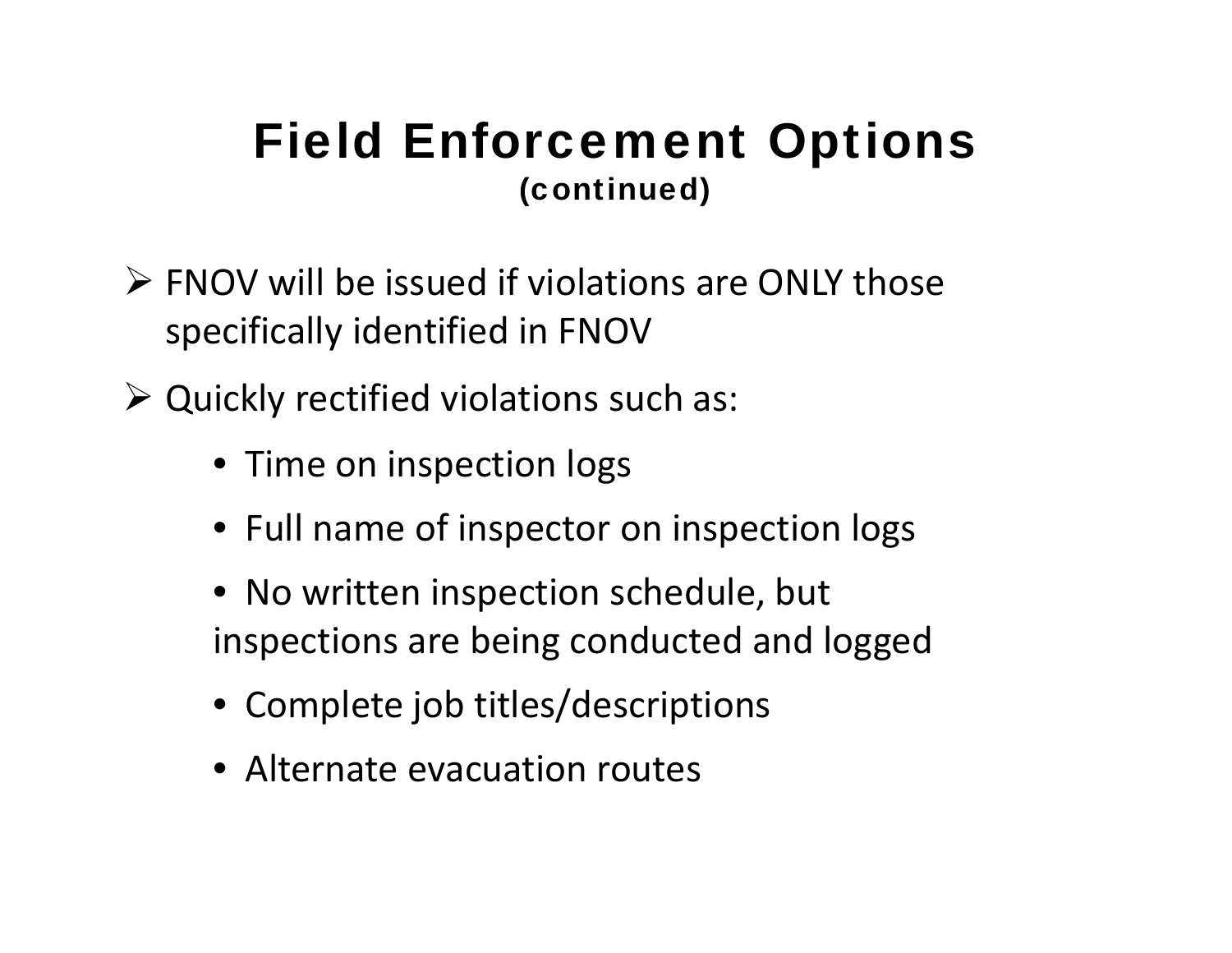- ▶ Words "Hazardous Waste " on container
	- ‐ but must have other markings indicating the material is hazardous waste
- $\triangleright$  Hazardous waste determinations
- ¾ Total halogen content of used oil
- $\triangleright$  Phone numbers of emergency and alternate emergency coordinators in contingency plan
- ¾ SQGs lack of complete emergency information posted next to telephone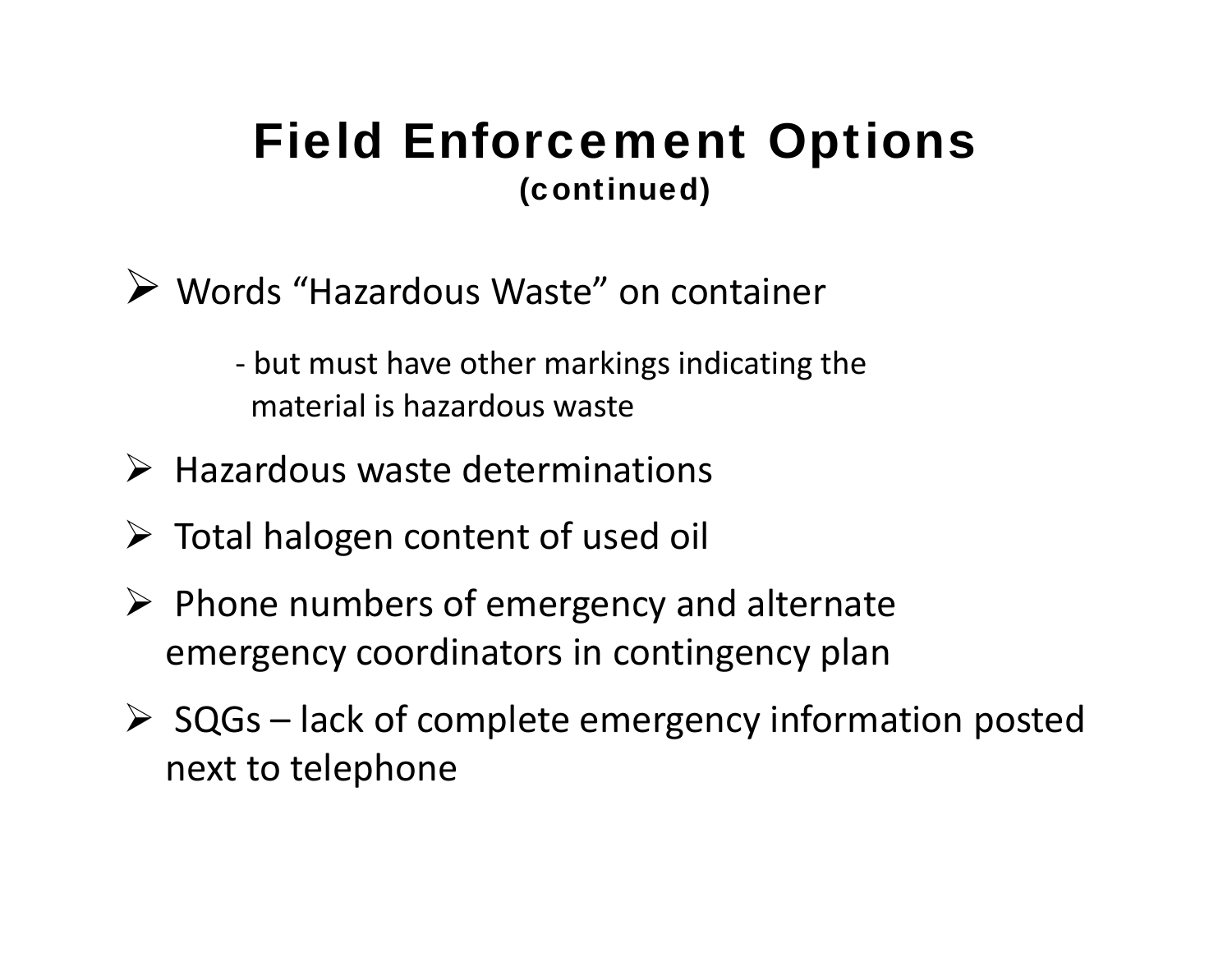- $\triangleright$  If all the violations identified are not specifically listed in the FNOV (i.e., one violation listed on the FNOV and one not)
- ¾ The FNOV will not be issued and any further enforcement will be handled by WEED enforcement staff
- ¾ Conserves both DEP staff and company resources by addressing one enforcement action and reduces timeframe for receipt of notice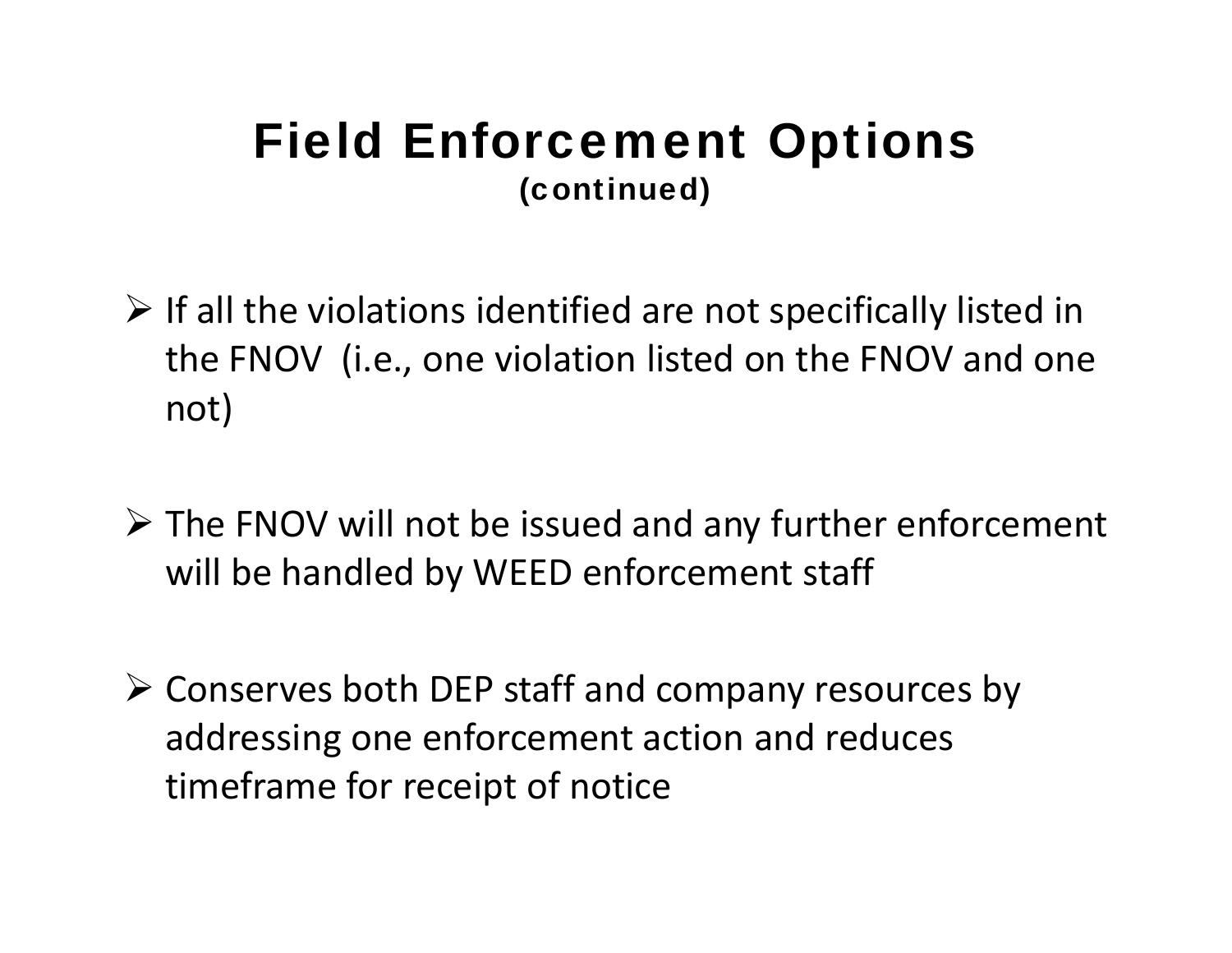- ¾ The FNOV follow ‐up will be handled by the inspector who issues it
- ¾ Requires a response within thirty (30) days of submission of a reasonable compliance schedule
- $\triangleright$  Contact the inspector if not sure or have any questions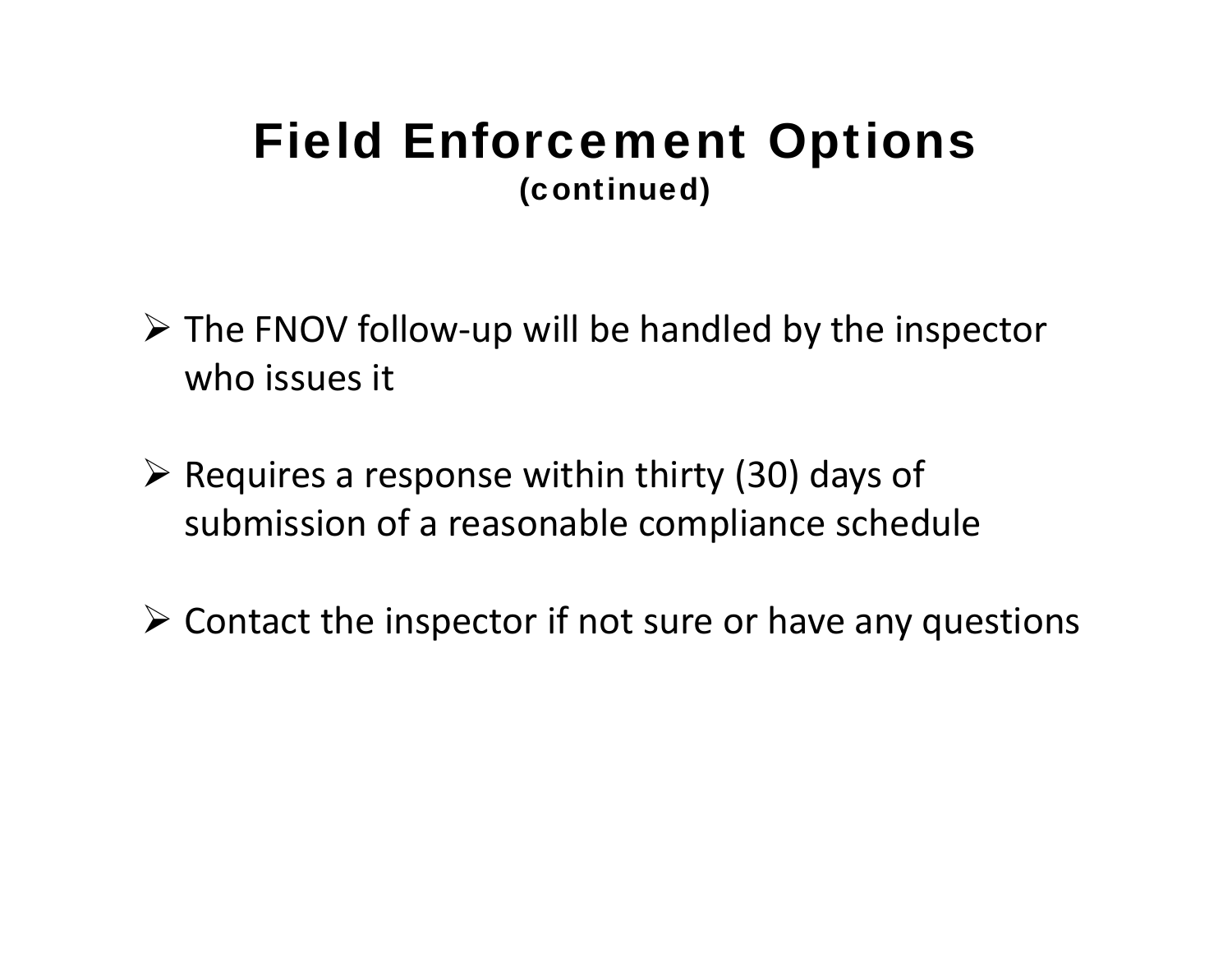## CT DEP RCRA inspection report formats are available at:

www.ct.gov/dep/lib/dep/waste\_management\_and\_disposal/hazardous\_waste

or

http://www.ct.gov/dep/cwp/view.asp?A=2718&Q=416912